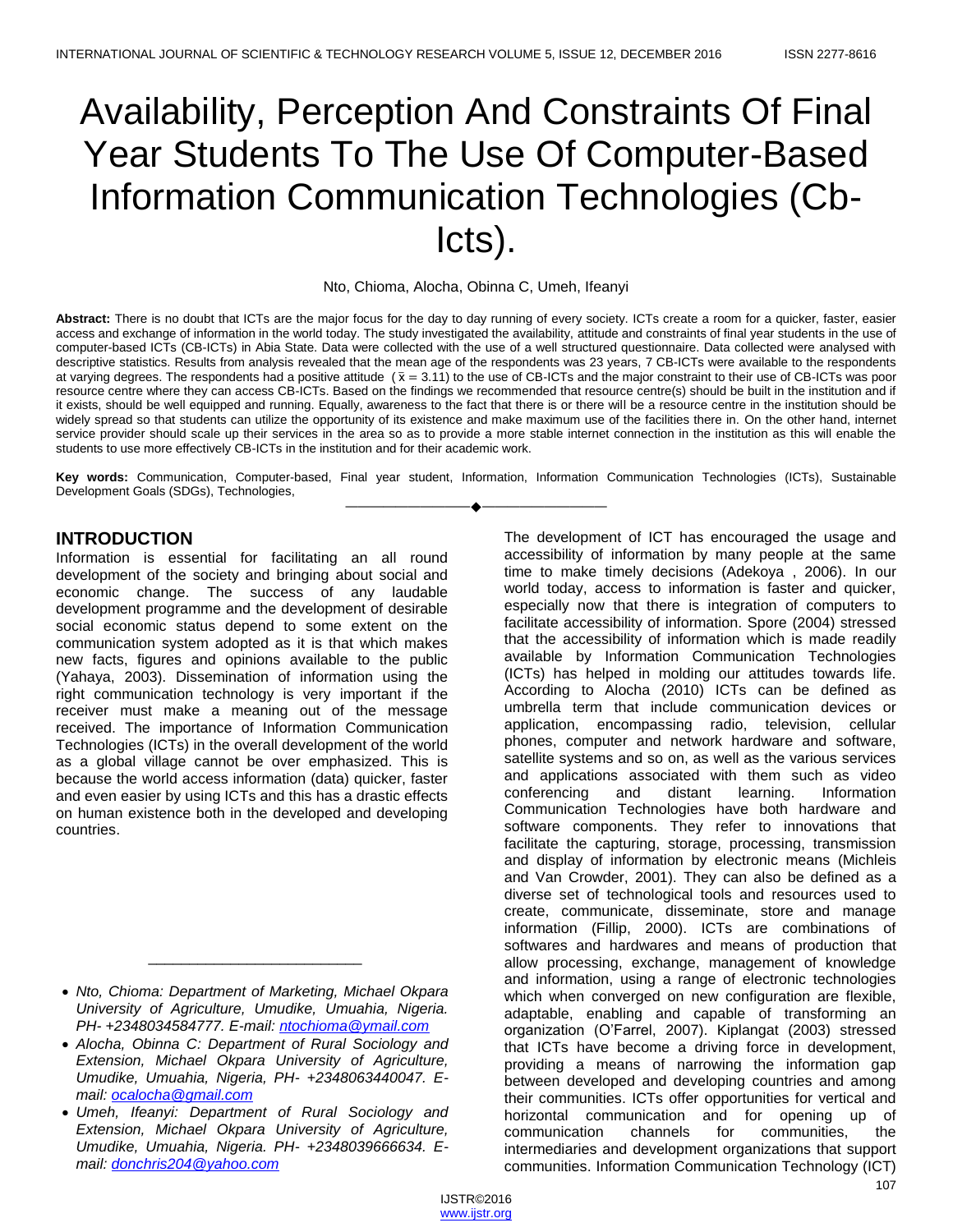is often used as an extended synonym for Information Technology (IT), but is a more specific term that stresses the role of unified communication and the integration of telecommunications (telephone line and wireless signals), computers as well as necessary enterprise software, middleware, storage, audio, visual and audio-visual systems, which enable users to access, store, transmit, and manipulate information (Wikipedia, 2016). Unified communications (UC) is the integration of real-time communication services such as instant-messaging (chat), presence information, telephony (including IP technology), video conferencing, data sharing (including web connected electronic whiteboards or Interactive White Boards, call control and speech recognition with non-real time communication services such as unified messaging (integrated voicemail, e-mail, SMS and Fax) (Wikipedia, 2016). Unified communication allows an individual to send a message on one medium and receive the same communication on another medium. The best known computer network is the internet (Wikipedia, 2016). The internet is a collection of interconnected computer networks that allows information to be exchanged around the world (Alocha, 2010). It has been described as people's network that allows every user to be an information provider and knowledge sharer (Richardson, 2007). The adage "information is power" (Kintumonye, 1992) is by no means significant in the use of ICTs but most African countries have not devoted adequate attention to providing their citizens with access to information, especially in the educational sector where it is needed the most for the transformation of all the other sectors of life. The Sustainable Development Goals (SDGs) which is a transition from the Millennium Development Goals (MDGs) are referred to as the global goals set to be achieved by 2030 by the countries of the world. They include no poverty, zero hunger, good health and well being, quality education, gender equality, clean water and sanitation, affordable and clean energy, decent work and economic growth, industry, innovation and infrastructure, reduced inequalities, sustainable cities and communities, responsible consumption and production, climate action, life below water, life on land, peace, justice and strong institutions and partnerships for goals. According to a new Oversea Development Institute (ODI) flagship report, "not a single goal will be met by 2030 if the world continues as today. There is therefore a need for more action and awareness. Education is one of the most powerful instruments for reducing poverty and inequality. The knowledge is readily increased by the limited connection to Information Communication Technologies (ICTs) which is the key driver for improving the educational and economic prospects of a country. ICTs generally play a vital role in the attainment of the SDGs.

## **PROBLEM STATEMENT**

As ICT is the major focus of the day to day running of societies in the world due to the fact that the world is now a global village, the need of making it effective is important (Alocha, 2010). Both the real time and non real time computer-based Information Communication are now the bet for today's communication. The use of e-mail, SMS, instant messaging, networking hardware, and internet by youths especially students nowadays cannot be over

emphasized. Students are regarded to be in their final year of study when they are in their last academic year as appropriated by the tertiary institutions they are admitted into which might be in their fourth or fifth year of study as the case may be for a four-year or five-year course respectively. During their final year, they are expected to be engaged squarely in academic work that should help them excel and graduate. Information Communication Technologies especially computer-based ICTs are readily accessible by these final year students in the sense that most of them if not all in one way or the other have access to the internet or web either with the aid of their internetconnected phones (java and simbian phones) on their laptop or desktop connected with the aid of a modem. Students can access information on the web: download materials, watch videos, read news, know more about sports and lots more about what is happening around them readily and at any time. With all these, there is still performance below expected from most of our final year students in their academics. The question now is, does it mean that those who call themselves students especially final year students do not use computer-based ICTs to get information (data) that will help them excel in their academics? If they do, then how? For what aim? What is their attitude towards these facilities? Why their poor academic performance when they can get academic information that can make them have all  $A_s$  when they use computer-based ICTs.

# **OBJECTIVES OF THE STUDY**

The main objective is to assess the use of computer-based information among final year students in the study area for their academic work. The specific objectives include:

- i. examine the demographic characteristics of the final year students in the study area
- ii. ascertain the availability of computer-based ICTs to the final year students in the study area
- iii. ascertain the attitude of the respondents towards the use of computer-based ICTs
- iv. examine the constraints faced by the final year students in their use of computer-based ICTs.

# **METHODOLOGY**

The study area is Michael Okpara University of agriculture, Umudike (MOUAU), Abia state, Nigeria. It is one of the three federal universities of agriculture in Nigeria. It was established in November, 1992 and started formal activities in May, 1993. The university is located in the well-known agricultural training and research community of Umudike in the South-Eastern part of Nigeria along the Umuahia- Ikot Ekpene highway, approximately 12 kilometers from Umuahia the Abia state capital. It lies between longitude  $70^0$  and  $70^0$  05<sup>1</sup>E and latitude 50<sup>0</sup> and 50<sup>0</sup> 25<sup>1</sup>N. MOUAU runs the collegiate system. It has 10 colleges, 2 schools and several centres of academic excellence. MOUAU runs both science and arts courses ranging from agricultural courses, natural science courses, engineering courses, applied sciences to management sciences [\(www.mouau.edu.ng\)](http://www.mouau.edu.ng/). The population of the study will include all the final year students in the area. Multi stage sampling technique was used in the selection of the sample for the study. The first stage involved the purposive selection of 6 colleges from the 10 colleges in the university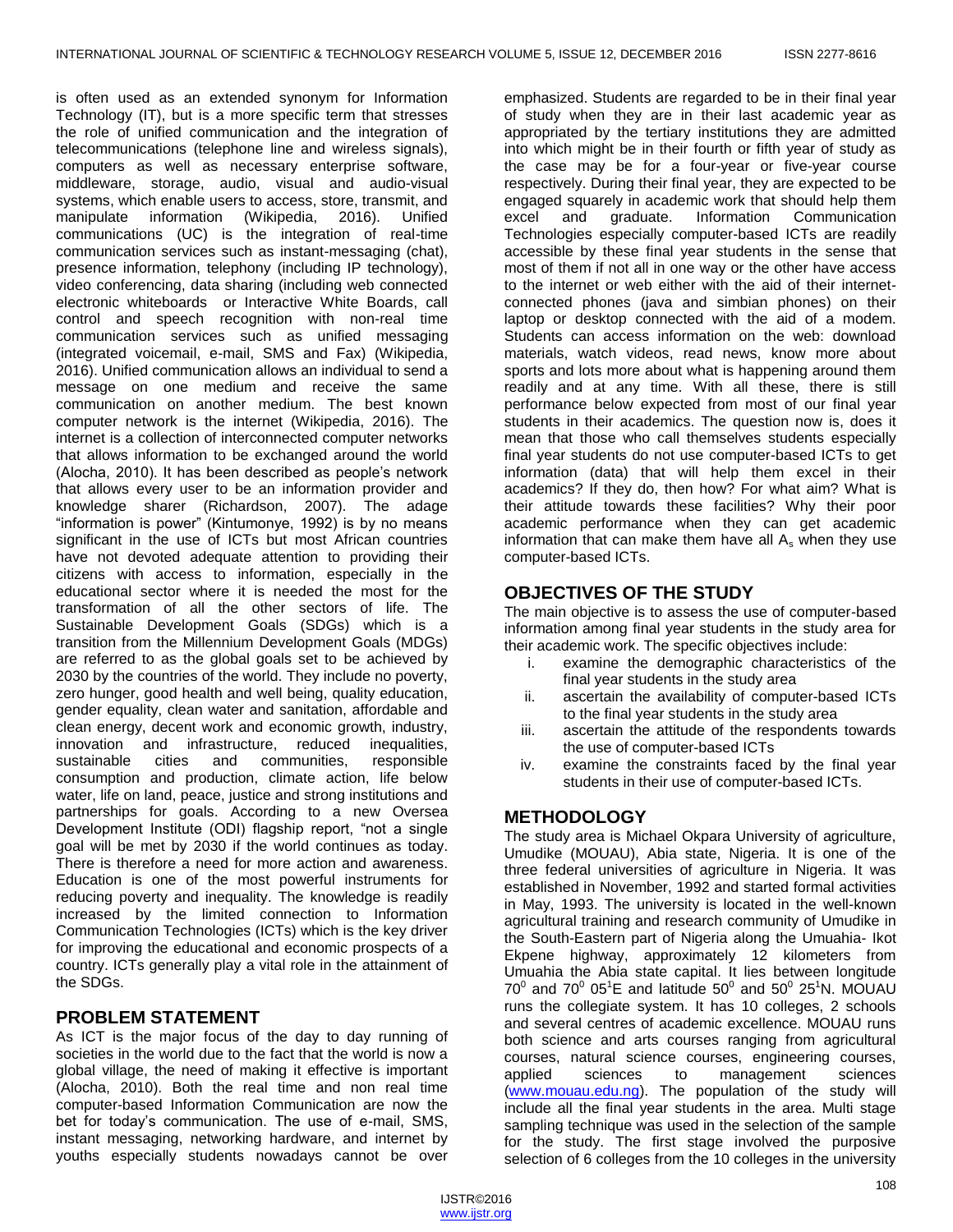which are the College of Agricultural, Economics, Rural Sociology and Extension, College of Management Sciences, College of Engineering and Engineering Technology, College of Physical and Applied Sciences, College of Applied Food Science and Tourism, College of Education. The reason for this selection is for the entire university certificate courses to be represented. The second stage involved the random selection of two (2) Departments each from the selected colleges bringing it to a total of 12 departments used. The third stage involved the random selection of 20 students who are in their actual final year each from the selected Departments making it up to 240 respondents. A structured questionnaire was used to collect data from the respondents. The data collected was analysed using descriptive statistics like frequencies, percentages and mean score.

## **RESULTS AND DISCUSSION**

#### **Demographic characteristics of the respondents**

According to the descriptive statistics presented in Table 1, most survey respondents were female (68%). This percentage of the sample being female depicts that at least there would be a positive perception of the respondents towards the computer-based ICTs (CB-ICTs) for academic work majorly. The mean age of the respondents was about 23 years. This shows that the sample was in their active years and their perception to technological tools would be positive. Majority (89.6%) of the sampled respondents were single. Most of the respondents under study were Christians (92.9%).

| Table 1: Demographic characteristics of the respondents |  |  |  |
|---------------------------------------------------------|--|--|--|
|---------------------------------------------------------|--|--|--|

| <b>Variables</b>          | Frequency                | Percentages |
|---------------------------|--------------------------|-------------|
| <b>Sex</b>                |                          |             |
| Male                      | 77                       | 32.1        |
| Female                    | 163                      | 67.9        |
| Total                     | 240                      | 100         |
| Age                       |                          |             |
| $16 - 20$                 | 8                        | 3.3         |
| $21 - 25$                 | 189                      | 78.8        |
| 26-30                     | 39                       | 16.3        |
| 31-35                     | 4                        | 1.7         |
| 36-40                     | -                        |             |
| Total                     | 240                      | 100         |
| <b>Marital Status</b>     |                          |             |
| Single                    | 215                      | 89.6        |
| Married                   | 25                       | 10.4        |
| Divorced                  |                          |             |
| Widowed                   |                          |             |
| Total                     | 240                      | 100         |
| Religion                  |                          |             |
| Christianity              | 223                      | 92.9        |
| Islam                     | 5                        | 2.1         |
| <b>Traditional belief</b> | 12                       | 5           |
| Total                     | 240<br>∽<br>— <i>.</i> . | 100         |

*Source: Field data, 2016.*

#### **Computer-based ICT Facilities Available to the respondents**

From Table 2 which is on the availability of Computerbased ICTs (CB-ICTs) by the respondents, it was discovered that among the CB-ICTs available to the respondents at varying levels, the readily available was mobile phones (92.9%). E-mail (74.2%) was equally readily

available to them. CB-ICTs like Camcoders (0.4%), Digital cameras (2.1%), were not readily available to them.

*Table 2: Computer-based ICT Facilities Available to the respondents*

|                                      | Availability     |      |      |      |
|--------------------------------------|------------------|------|------|------|
| <b>Computer-based ICT Facilities</b> | <b>Yes</b><br>No |      |      |      |
|                                      | Freq             | %    | Frea | %    |
| Computer                             | 103              | 42.9 | 137  | 57.1 |
| Mobile phones                        | 223              | 92.9 | 17   | 7.1  |
| E-mail                               | 178              | 74.2 | 62   | 25.8 |
| World Wide Web (Website)             | 129              | 53.7 | 111  | 46.3 |
| Online newspapers/ magazines         | 45               | 18.7 | 195  | 81.3 |
| Online Books/ Journals/ proceedings  | 45               | 18.7 | 195  | 81.3 |
| Internet                             | 135              | 56.3 | 105  | 43.7 |
| Video recording                      | 18               | 7.5  | 222  | 92.5 |
| Digital camera                       | 5                | 2.1  | 235  | 97.9 |
| Camcorder                            |                  | 0.4  | 239  | 99.6 |
| <b>Source:</b> Field data, 2016.     |                  |      |      |      |

## **Attitude of the respondents towards Computerbased ICT Facilities**

From the descriptive statistics in Table 3, we discovered that the attitude of the respondents towards the use of CB-ICTs was positive as depicted in their attitudinal score of  $(\bar{x} = 3.11)$  which is higher than the bench mark of 2.5 set. The respondents also had positive attitude to some statements posed to them like: CB-ICTs are the best to use in academic work (3.89), CB-ICTs provide new knowledge and information ( $\bar{x}$  = 3.8), CB-ICTs provide easy access to current issues ( $\bar{x} = 3.78$ ) amongst others. They (respondents) equally asserted as they showed negative attitude in the areas that using CB-ICTs is a waste of time  $(\bar{x} = 1.42)$ , and the lack of funds to purchase CB-ICTs is the major reason I do not use them ( $\bar{x} = 2.49$ ).

#### *Table 3: Attitude of the respondents towards Computerbased ICT Facilities*

| <b>Attitudinal statements</b>                                  | Weighted<br>Sum | Weighted<br>Mean | Overall<br>Response |
|----------------------------------------------------------------|-----------------|------------------|---------------------|
| CB-ICTs<br>provide<br>new<br>knowledge and information         | 912             | 3.8              | Positive            |
| Using CB-ICTs is a waste of                                    |                 |                  |                     |
| time                                                           | 341             | 1.42             | Negative            |
| Brings about awareness and<br>understanding of ideas/topics    | 768             | 3.2              | Positive            |
| Provide better<br>access<br>to                                 |                 |                  |                     |
| information<br>CB-ICT <sub>s</sub><br>Use<br>to<br>do<br>my    | 888             | 3.7              | Positive            |
| assignments                                                    | 696             | 2.9              | Positive            |
| Provide access to high quality                                 |                 |                  |                     |
| information<br>about<br>recent<br>issues                       | 602             | 2.51             | Positive            |
| Improve self confidence and                                    | 717             | 2.99             | Positive            |
| self esteem                                                    |                 |                  |                     |
| Provides easy<br>access<br>to<br>current issues                | 907             | 3.78             | Positive            |
| <b>Provides</b><br>reliable<br>more                            |                 |                  |                     |
| information on topical issues                                  | 840             | 3.5              | Positive            |
| Lack of funds to purchase CB-<br>ICTs is the major reason I do | 597             |                  |                     |
| not use them                                                   |                 | 2.49             | Negative            |
| CB-ICTs are the best to use in                                 |                 |                  |                     |
| academic work                                                  | 933             | 3.89             | Positive            |
| <b>Grand Mean</b>                                              |                 | 34.18            |                     |
| <b>Attitudinal Score</b>                                       |                 | 3.11             | <b>Positive</b>     |

*Source: Field data, 2016.*